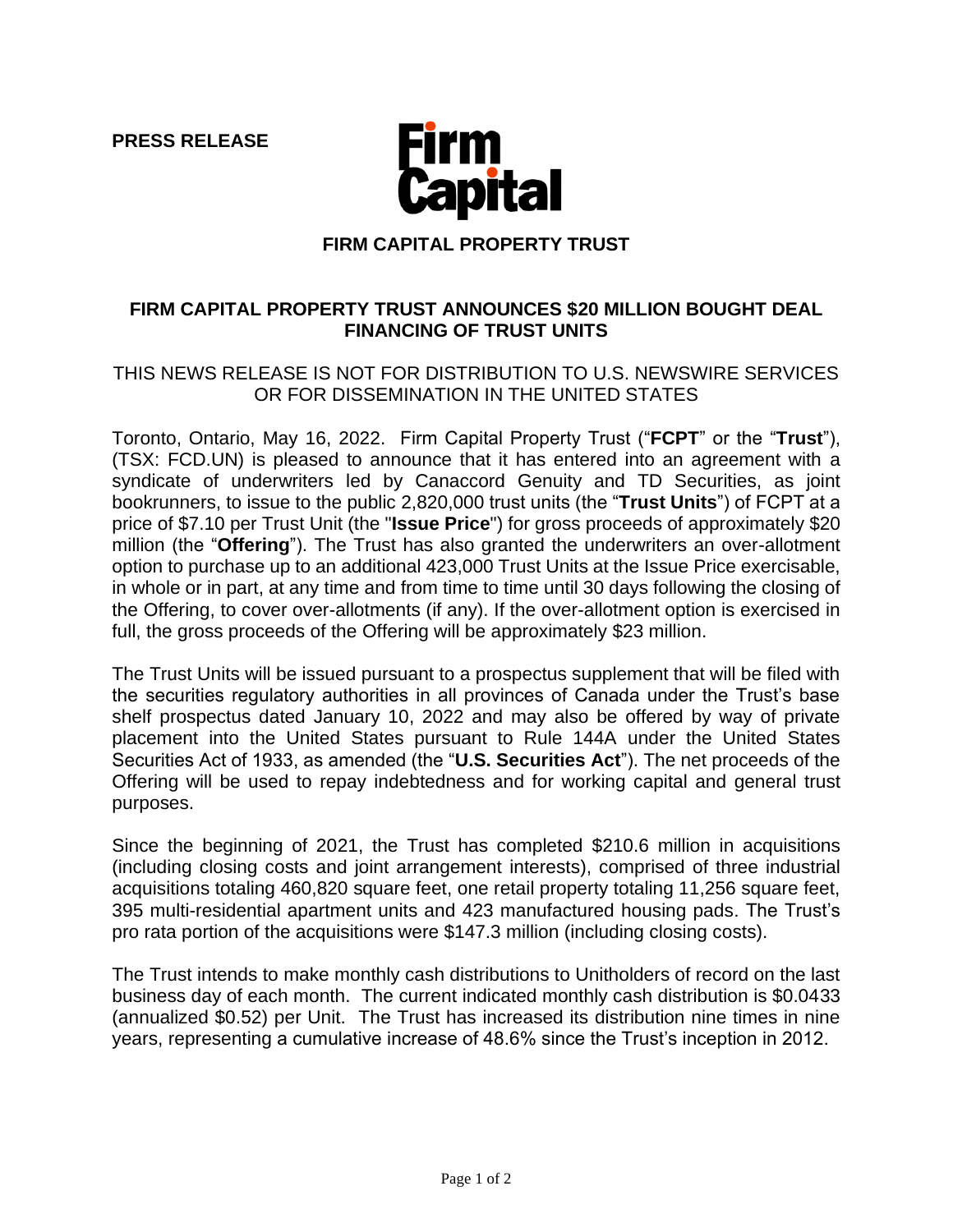The Offering is scheduled to close on or about May 25, 2022, and is subject to certain conditions including, but not limited to, the receipt of all necessary approvals, including the approval of the TSX.

No securities regulatory authority has either approved or disapproved of the contents of this news release. The securities being offered have not been, and will not be, registered under the U.S. Securities Act, or any state securities laws, and may not be offered or sold in the United States unless an exemption from registration is available.

# **ABOUT FIRM CAPITAL PROPERTY TRUST (TSX: FCD.UN)**

Firm Capital Property Trust is focused on creating long-term value for Unitholders, through capital preservation and disciplined investing to achieve stable distributable income. In partnership with management and industry leaders, The Trust's plan is to coown a diversified property portfolio of multi-residential, flex industrial, net lease convenience retail, and core service provider professional space. In addition to stand alone accretive acquisitions, the Trust will make joint acquisitions with strong financial partners and acquisitions of partial interests from existing ownership groups, in a manner that provides liquidity to those selling owners and professional management for those remaining as partners. Firm Capital Realty Partners Inc., through a structure focused on an alignment of interests with the Trust sources, syndicates and property and asset manages investments on behalf of the Trust.

For the complete financial statements, Management's Discussion & Analysis and supplementary information, please visit [www.sedar.com](http://www.sedar.com/) or the Trust's website at [www.firmcapital.com](http://www.firmcapital.com/)

### **FORWARD LOOKING INFORMATION**

This press release may contain forward-looking statements. In some cases, forwardlooking statements can be identified by the use of words such as "may", "will", "should", "expect", "plan", "anticipate", "believe", "estimate", "predict", "potential", "continue", and by discussions of strategies that involve risks and uncertainties. The forward-looking statements are based on certain key expectations and assumptions made by the Trust. By their nature, forward-looking statements involve numerous assumptions, inherent risks and uncertainties, both general and specific, that contribute to the possibility that the predictions, forecasts, projections and various future events will not occur. These risks include, but are not limited to, risks associated with the ability to satisfy regulatory, stock exchange and commercial closing conditions of the Offering, the uncertainty associated with accessing capital markets and the risks related to FCPT's business, including those identified in FCPT's annual information form for the year ended December 31, 2021 under the heading "Risks and Uncertainties" (a copy of which may be obtained at www.sedar.com). Although management of the Trust believes that the expectations reflected in the forward-looking statements are reasonable, there can be no assurance that future results, levels of activity, performance or achievements will occur as anticipated. Neither the Trust nor any other person assumes responsibility for the accuracy and completeness of any forward-looking statements, and no one has any